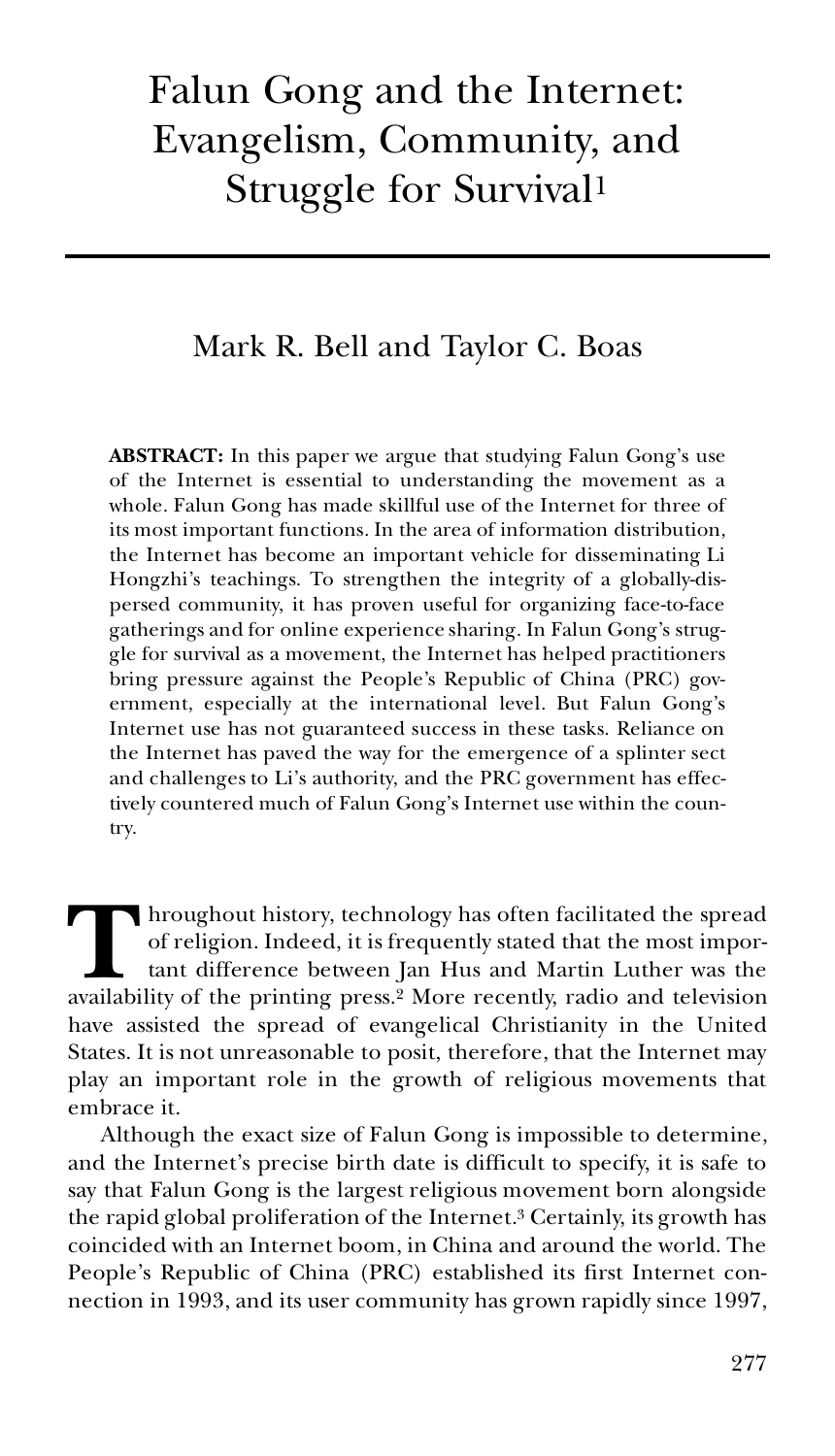reaching 45.8 million by the end of June 2002.<sup>4</sup> Globally, the number of Internet users rose from 26 million in 1995 to over 600 million in 2002, by which time virtually every country had established a connection.<sup>5</sup> In comparison, Falun Gong emerged in 1992 and grew rapidly in the latter half of the decade, both within China and around the world. Chronologically and geographically, it has been well positioned to take advantage of the Internet.

There is a widespread perception from around the world that the Internet has been central to the growth of Falun Gong. Western press accounts often emphasize the movement's embrace of technology; the *New York Times* has described it as a "vast, silent, virtually invisible movement…that came together not on the streets but on the Internet."<sup>6</sup> The Chinese government and official state media have likewise acknowledged the importance of the Internet for the movement's dissemination of information.<sup>7</sup> Critical Chinese academics have called it "a radical movement [pioneered] through 'traditional' spiritual methods with innovative communication networks."<sup>8</sup> Western academics, both critical and sympathetic, have pointed to the significance of Falun Gong's Internet use.<sup>9</sup>

Even the movement's leader Li Hongzhi has noted the importance of the Internet for Falun Gong's organizational efforts. When asked how 10,000 people came together to protest in front of Zhongnanhai (the Chinese leadership compound in Beijing) on 25 April 1999, he replied, "they learned it from the Internet."<sup>10</sup>

Admittedly, many such assertions of the importance of Falun Gong's Internet use are anecdotal or overstate the case. Undoubtedly, the vast majority of Falun Gong adherents in the PRC are not Internet users, especially the many practitioners who are elderly or come from rural provinces. While it is used more extensively at present, the Internet could not have been a major factor in Falun Gong's initial rise in the PRC, where the numbers of Chinese with Internet access were still relatively small. Even now, there are many other variables that explain the tenacity and growth of Falun Gong practice, both within the PRC and around the world.

Nonetheless, a look around the Internet reveals that Falun Gong has established a significant online presence. Discussions of Falun Gong are commonplace on China-themed chat rooms and bulletin boards. Email news lists deliver daily updates to interested subscribers around the world.<sup>11</sup> Falun Gong's shortwave radio station, launched in the summer of 2000, also broadcasts on the Internet in streaming audio.<sup>12</sup>

Most important is Falun Gong's presence on the World Wide Web. Practitioners maintain hundreds of sites around the world; most contain content in both Chinese and English, while others feature such languages as German, French, Russian, and Portuguese.<sup>13</sup> Together,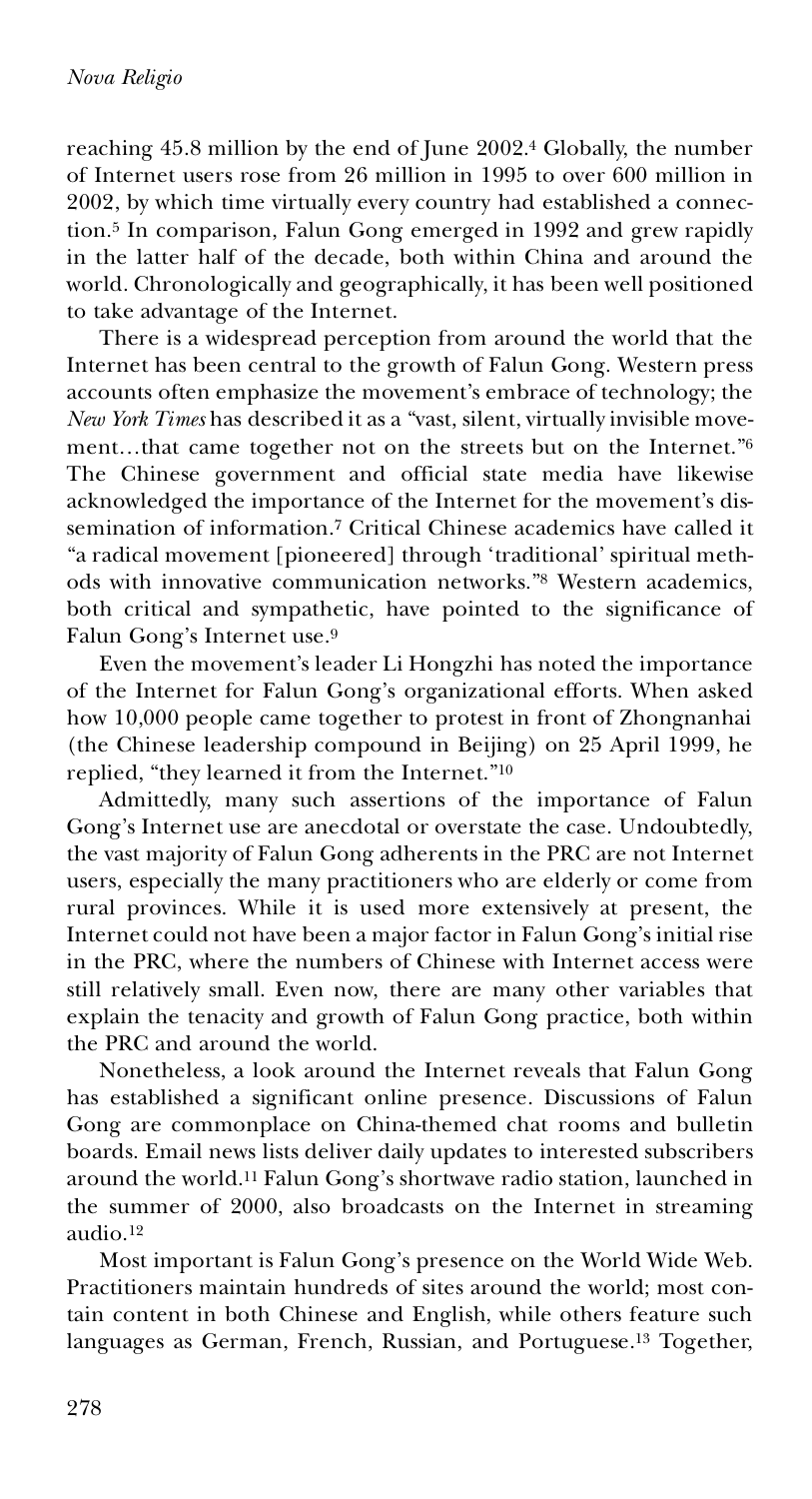the Falun Gong websites offer a number of different features: online teachings of Master Li, news of crackdowns in the PRC, warnings of police movements, announcements of gatherings around the world, experience sharing (practitioners' testimonials), and statements to counter PRC propaganda. In June 2000, Li designated one of Falun Gong's websites, minghui.org, as an official site, giving it (and the Internet in general) tremendous authority among practitioners.<sup>14</sup> The English language version of mingui.org is clearwisdom.net.

This discussion aims to highlight Falun Gong's use of the Internet and its implications for the movement in three areas: 1) instruction and dissemination of literature; 2) strengthening of community and identity; and 3) struggle for survival against the PRC. Two considerations should be noted at the outset. First, much about Falun Gong, including its Internet use, is markedly different within the PRC than without. In consequence, we will distinguish between the two throughout the following analysis. Second, we consider that the Internet is neutral in and of itself and has effects only in the sense that people use it as a tool. Just as Falun Gong uses the Internet to its own advantage, the PRC government and others have shown that they can use the Internet against Falun Gong.

Our central argument is that studying Falun Gong's use of the Internet is essential to understanding the movement as a whole, both within the PRC and around the world. Falun Gong has skillfully used the Internet as a powerful new tool of instruction, strengthening of community, and struggle against the PRC government. But the Internet is not a panacea, and its use does not guarantee unqualified success in any of these arenas, as our analysis will demonstrate.

#### **INSTRUCTION AND DISSEMINATION OF LITERATURE**

One of the principal aims of Falun Gong's Internet use is the distribution of religious or instructional material to current and potential practitioners. The movement's websites have grown increasingly sophisticated in this respect, and one can often find audio and video content in addition to images and text. One purpose of the websites is to guide practitioners in performing Falun Gong's five central exer cises. Diagrams on the sites explain the movements, and some have added instructional videos and music clips that can be downloaded and played during practice.<sup>15</sup>

In addition to providing instructional information and practical aids for exercise, the Internet also serves as a key vehicle for the dissemination of Li's teachings.<sup>16</sup> Almost all Falun Gong web pages link to sites where one can download Li's books for free, in a variety of languages. Many of them also provide text or audio files of his public lec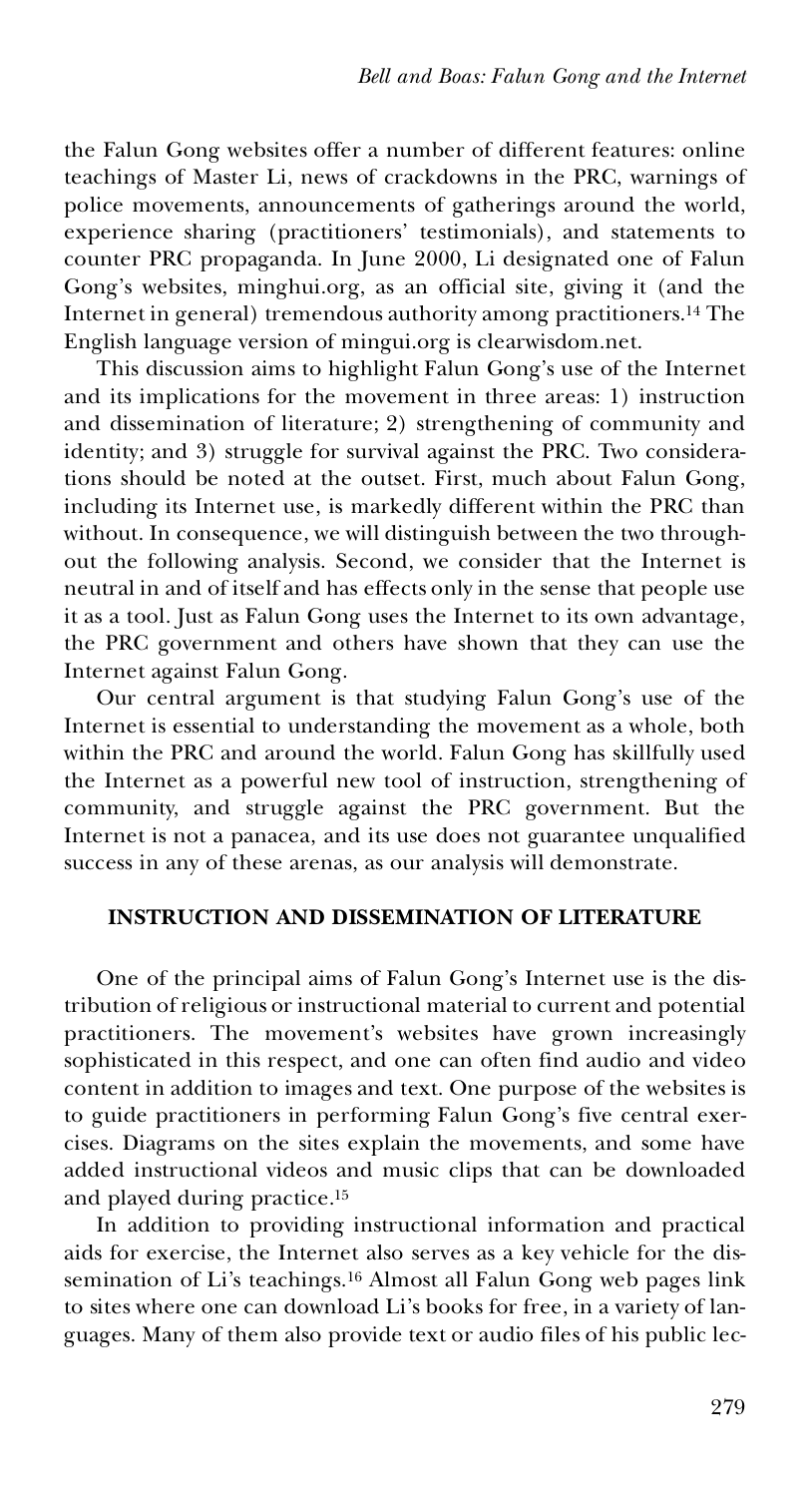tures. Rather than relying on a central website to distribute this material, many local sites store their own copies, facilitating access to the teachings from around the world and making it nearly impossible to eliminate or block them.

Most importantly, the Internet has allowed for the distribution of Li's recent teachings, known as *jingwen*.<sup>17</sup> These articles have not been collected in book form, so they are only available on the Internet or as printouts and photocopies. The online publication of *jingwen* has allowed Li to provide encouragement and guidance to practitioners during the difficult times over the past years. Several of these articles, including "Towards Consummation" and "Eliminating Your Last Attachments," are considered particularly providential and have gained centrality within the movement.<sup>18</sup> Li's online articles cannot easily be accessed by most Internet users within the People's Republic of China, but followers outside of the country regularly send them into PRC by email, and a few tech-savvy Falun Gong members in the PRC circumvent government controls to download *jingwen* from overseas websites. These can be further distributed as printouts or on comput er disks. As one practitioner in the PRC brags (albeit a likely exaggeration), "when Master Li issues a new message [online], 99 percent of the followers in Beijing will have it within three days."<sup>19</sup>

While the dissemination of religious information via the Internet has some effect inside the PRC, its greatest impact is at the international level, where Falun Gong uses the Internet as an effective tool of evangelism. Curious individuals outside of the PRC can log onto the Internet and download Falun Gong literature for free, exploring the practice in the risk-free environment of their own homes. Informal surveys of practitioners in the United Kingdom have revealed that many first explored Li's teachings via the Internet. Indeed, the truest testament to the Internet's importance for distributing religious information may be the fact that Li himself has adopted it as the principle means of communicating with his followers.<sup>20</sup>

In summation, we can say that Falun Gong has aggressively taken advantage of the Internet's capacity for low-cost dissemination of information. The Internet has become an integral instrument for distributing literature and an effective tool of evangelism.

#### **COMMUNITY**

As a globally-distributed movement that emphasizes group cultivation and is centered on a leader *in absentia*, Falun Gong faces inherent challenges to the integrity of its community. The Internet has offered ways to overcome these obstacles, but it has also created its own set of problems. Falun Gong has used the Internet to strengthen its com-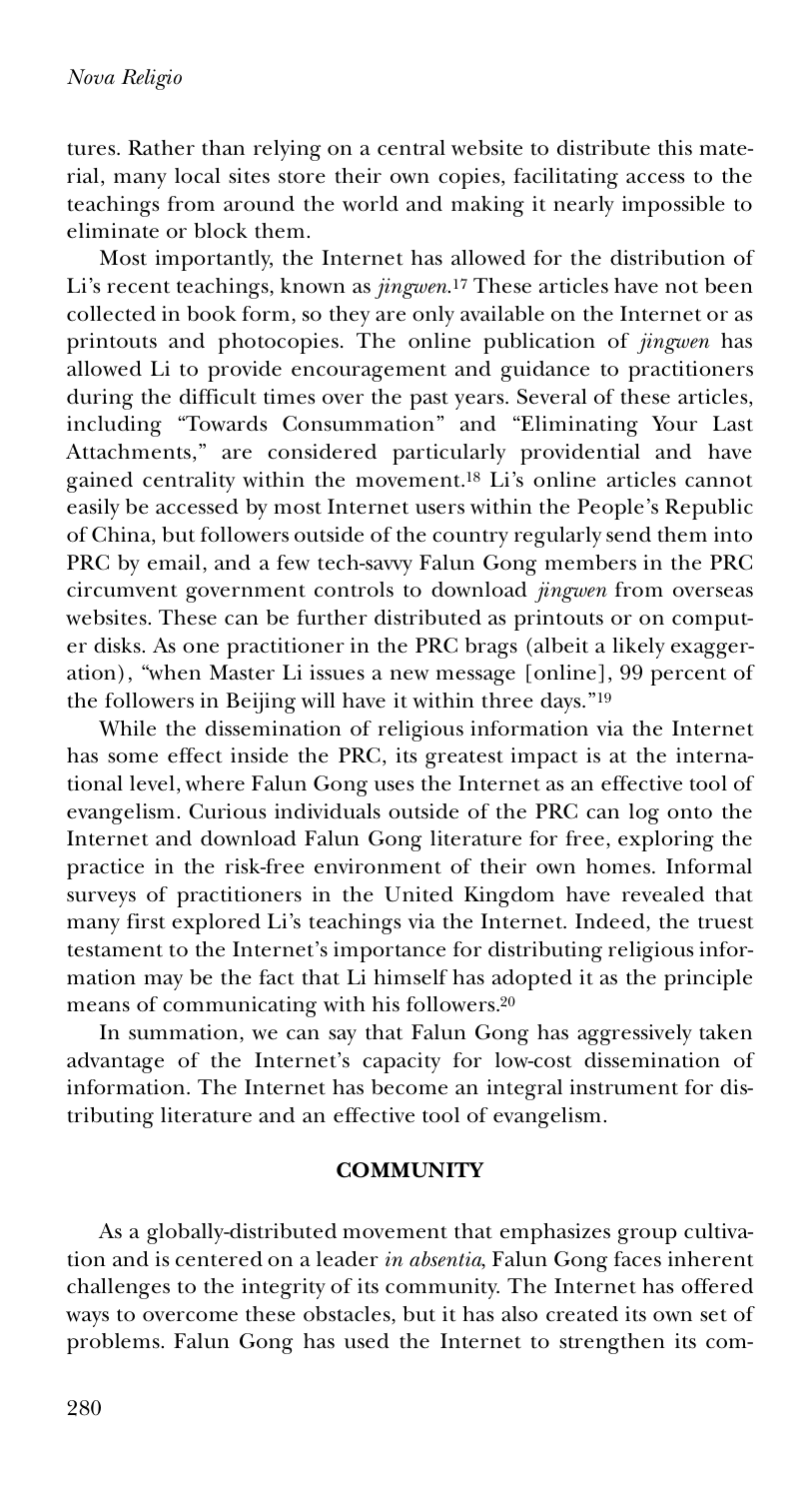munity in two ways: facilitating the organization of face-to-face local gatherings, and creating a sense of global community. But the Internet has also paved the way for splits within the movement and challenges to Li's authority, and Falun Gong has been forced to impose an element of hierarchy on its websites in response.<sup>21</sup>

Despite its extensive use of the Internet, Falun Gong is not a "virtual" movement, existing solely online. Li's teachings imbue the movement with a strong impetus toward group practice.<sup>22</sup> The Internet cannot replace this personal contact between practitioners, but outside of the PRC it serves to facilitate face-to-face gatherings. Falun Gong uses the Internet extensively to organize and announce workshops and conferences around the world, as well as regular practice times for group exercise. It is easy to find a local contact almost everywhere in the world, from Ireland to Israel, and some sites list instructors who will travel to teach interested groups where there is no established Falun Gong community.<sup>23</sup>

While the Internet cannot eliminate the need for face-to-face gatherings, some aspects of Falun Gong are more amenable to a virtual environment. The Internet has proven particularly useful for experi ence sharing, in which members discuss the benefits they have obtained from the practice and the struggles they have overcome in pursuing it.<sup>24</sup> A few years ago, experience sharing was mostly limited to small group meetings, as it still is in the PRC. At the international level, however, this activity is increasingly carried out on the Internet. Chat rooms facilitate experience-sharing, as do daily emails on the Minghui distribution list, which always carry at least one experience sharing story. Many Falun Gong websites feature sections on experi ence sharing, and the Minghui website was originally established for this purpose.<sup>25</sup> Aside from the distribution of *jingwen*, experience sharing is the most important of Falun Gong's religious activities facilitated by the Internet. Indeed, Li himself has endorsed the Internet as a vehicle for experience sharing—in October 2000, he posted a positive comment in response to an experience sharing piece that had been published online.<sup>26</sup>

Experiences and other information shared by practitioners around the world have contributed to a global sense of community and solidarity within Falun Gong, with the Internet as one of the central ties that binds it together.<sup>27</sup> After reading of the trials and tribulations of those within the PRC, overseas practitioners often claim to be inspired by their courage and to take lessons from their cultivation experi ence.<sup>28</sup> Likewise, practitioners inside the PRC look to evidence of external support such as commendations given out by elected officials and resolutions passed by the United States Congress.<sup>29</sup> They also take encouragement from events like World Falun Dafa Day, which was celebrated in numerous cities around the world. The Internet is the main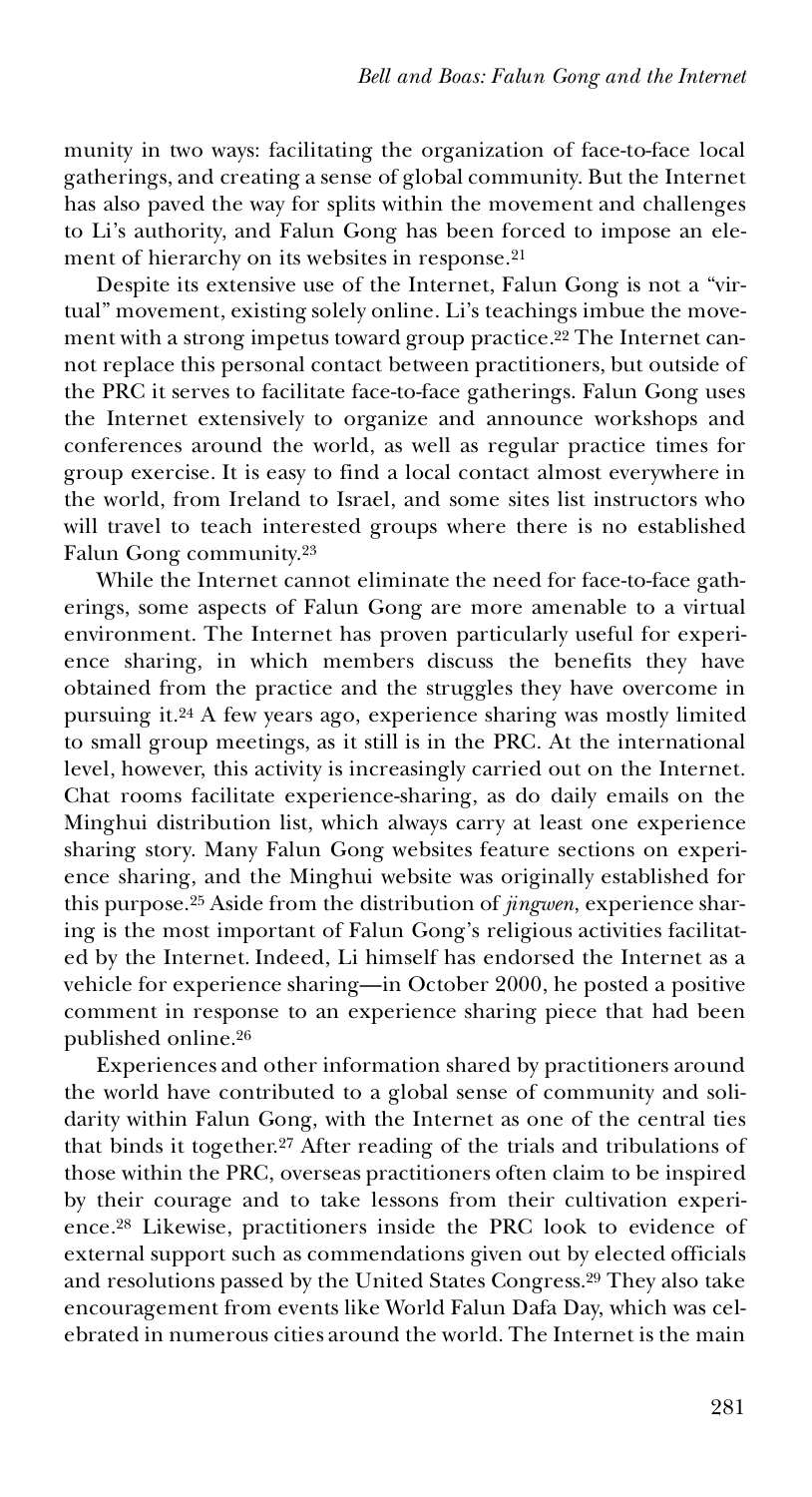vehicle for the distribution of this type of news, and it would be difficult for members to stay so informed without websites and email lists.

#### **Challenges to Li's Authority**

Use of the Internet has allowed Falun Gong to overcome certain challenges it faces in maintaining a sense of community within a global movement. In addition to facilitating face-to-face gatherings and online experience sharing, the Internet has allowed for a movement centered on a single leader to spread and flourish despite his physical absence. But reliance on the Internet has created problems for the movement as well — in particular, opening the way for challenges to Li Hongzhi's leadership and authority.

Soon after the PRC government began its crackdown on Falun Gong in July 1999, Li (in exile at the time) largely disappeared from public view. The only major "sighting" of him consisted of a photo posted on Falun Gong websites in January 2000, showing Li meditating in the mountains and supposedly watching over his followers from afar. In May 2000, a "splinter group" of practitioners in Hong Kong gathered around Belinda Peng Shan-Shan (a former contact person for the movement), claiming that she had obtained supreme enlightenment and was now the rightful leader of Falun Gong. They pointed to the online photo as proof that Li was now removed from the world and that Peng could legitimately take his place.<sup>30</sup> In response, a statement attributed to Li was posted online, reaffirming Li's role as master and harshly repudiating Peng's claims.<sup>31</sup> In the following months, a propaganda battle broke out between the two sides, with frequent denunciations posted on rival websites.<sup>32</sup>

Peng's splinter sect has subsequently done little to weaken Li's centrality to the Falun Gong movement as a whole, but it appears to have convinced him that a distributed system of websites poses certain dangers to Falun Gong. In the wake of Peng's leadership challenge, a few of Li's close associates began a major consolidation of Falun Gong websites, establishing a hierarchical structure with Minghui as the central site. In the summer of 2000, leaders distributed a notice that Falun Gong sites should mirror the articles and postings on Minghui. Li con curred, stating that "on important matters, practitioners must watch the position of Minghui Net."<sup>33</sup> Since then, Minghui (along with its English version Clearwisdom.net) has become the dominant presence among Falun Gong websites.<sup>34</sup> When the North American site buhuo.org questioned the authority of Minghui, it was placed under the direct control of Minghui's webmasters and eventually eliminated.<sup>35</sup> Subsequently, editors of the movement's central site have shown little tolerance for deviations from the official line.<sup>36</sup>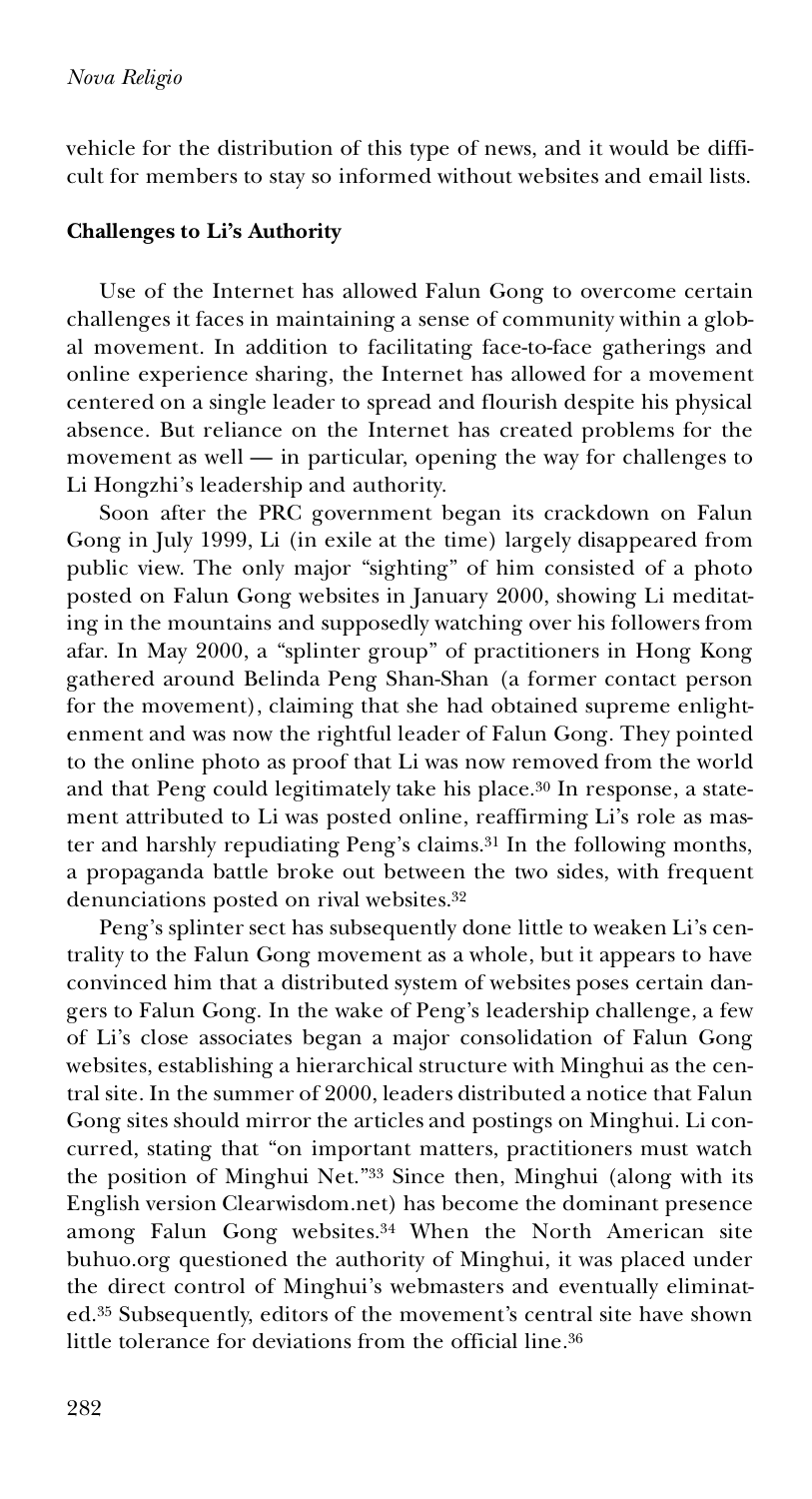The above analysis should demonstrate that Falun Gong makes extensive use of the Internet to disseminate religious teachings and facilitate the strengthening of community. At the same time, the movement's leaders have discovered that the Internet has its limitations and can be dangerous as well as beneficial. This is a lesson which the PRC government is also learning, as it responds to Falun Gong's use of the Internet in its struggle for survival.

#### **STRUGGLE WITH THE PRC GOVERNMENT**

Undoubtedly, the aspect of Falun Gong's Internet use that has most captivated public attention has been its struggle with the PRC government. Within the PRC, Falun Gong practitioners have staged both mass demonstrations and individual protests, and they continue their now-banned practice despite widespread arrests and intimidation. Internationally, Falun Gong has developed an effective and influential public relations operation, seeking to influence foreign governments and global public opinion. In these and other elements of its struggle for survival, Falun Gong has used the Internet to aid in its efforts. But the PRC government has also sought to counter the movement's Internet use, both within the PRC and globally, and the Internet provides no guarantee of success for Falun Gong.

Within the PRC, Falun Gong's use of the Internet for struggle against the government has taken two major forms: organization of activities and passing information in and out of the country. The movement's organizational Internet use first came to international attention in April 1999, when 10,000 people gathered in front of Zhongnanhai to protest the publication of an article that had harshly criticized Falun Gong. Subsequently, both Li and PRC officials pointed to the use of email as a factor in the group's ability to mobilize such large numbers. While most of these practitioners probably heard about the event through word of mouth, cell leaders apparently used email more widely in the planning stages.<sup>37</sup> It is possible that email served a similar purpose in the planning of more recent demonstrations, such as the extensive National Day protests on 1 October 2000, though hard evidence of this possibility is lacking. With increased government surveillance of Internet use by suspected Falun Gong mem bers, however, organizing via Internet has become more dangerous. Beepers and pay phones are less likely to be monitored and may be emerging as the logistical tools of choice for the movement's underground activists.<sup>38</sup>

The most important use of the Internet for Falun Gong practition ers within the PRC is probably to pass information into and out of the country. As mentioned above, practitioners abroad can send material from Falun Gong websites (such as Li's new articles) to members in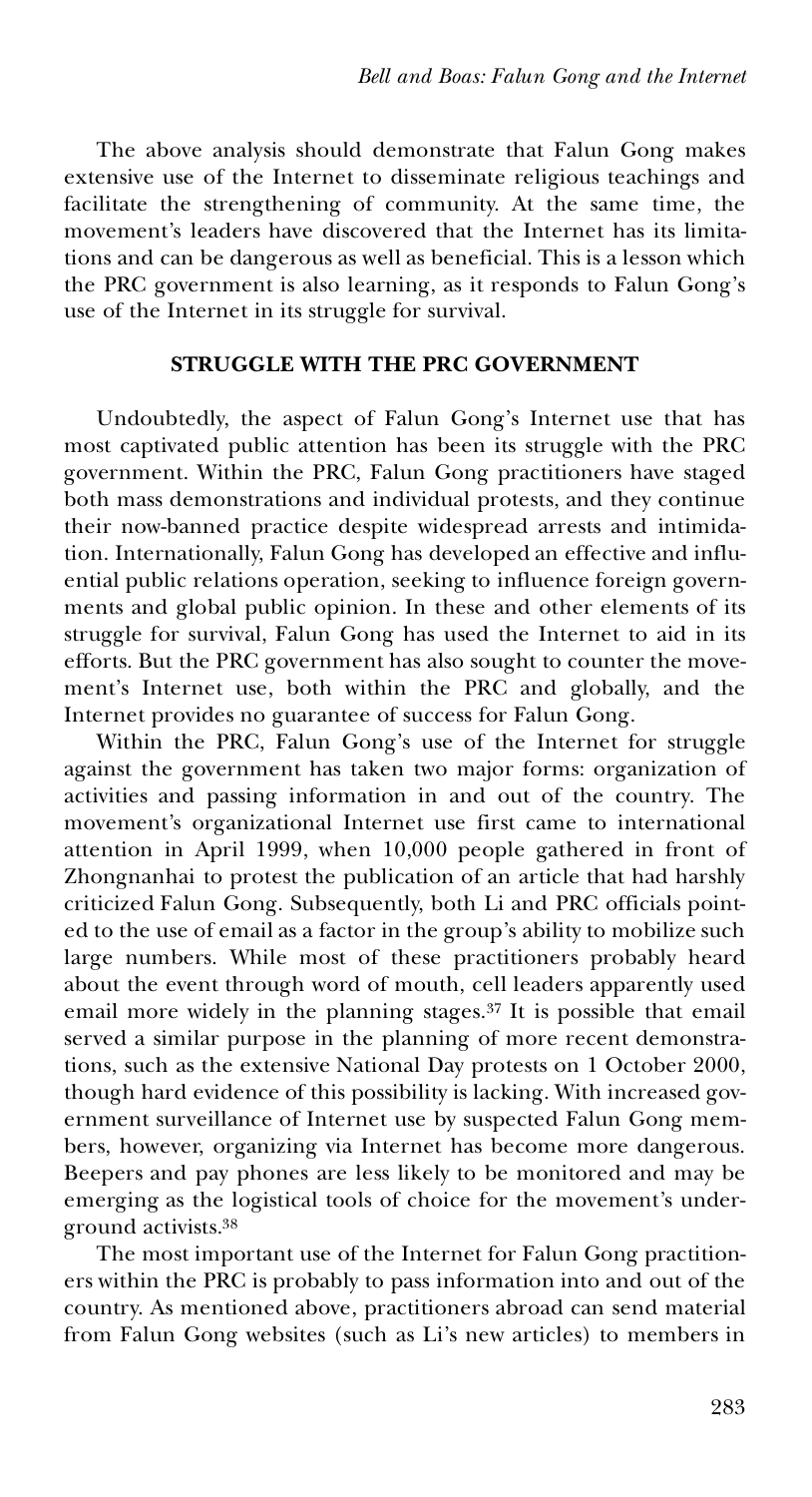the PRC with email access, and tech-savvy practitioners within China can circumvent government controls to download Falun Gong material directly from the Internet. All of this information can subsequently be distributed in print form or on computer disk. Likewise, practitioners within the PRC can send news of government crackdowns out of the country via email, to be posted on Falun Gong websites. These sites sometimes report on the latest tactics used by authorities and warn of locations where persecution is becoming particularly intense — information which can subsequently be sent back into the PRC.<sup>39</sup>

In response to Falun Gong's use of the Internet within the PRC and to the political dangers of the medium in general, the government has sought to control the Internet in a variety of ways.<sup>40</sup> The first of these involves technological measures. With direct control or at least strong influence over much of the Internet infrastructure in the PRC, authorities have been able to prevent most people from accessing Falun Gong information on the Web. Falun Gong websites in the PRC have long since been shut down, and those overseas are blocked by a national firewall; surveillance software seeks to identify those who try to circumvent these controls. Email is less amenable to censorship, but the government has been willing to take extreme measures when nec essary. During the July 1999 crackdown on Falun Gong, for instance, authorities apparently shut down one of the country's major Internet service providers for two days.<sup>41</sup>

Second, the government has used well-publicized crackdowns to discourage use of the Internet for forbidden purposes. In addition to targeting human rights and democracy activists, Chinese authorities have arrested several Falun Gong practitioners for their Internet use. Zhang Ji, a student from northeastern China, was charged with "using the Internet to spread subversive information" after emailing news of police crackdowns to members abroad. Wang Zhenyong, a former professor, was arrested for downloading Falun Gong material from foreign websites and distributing it via email. Li Yixiang, an engineering student and Falun Gong practitioner at Tsinghua University, was arrested after posting notice on the Internet of plans to withdraw his Communist Party membership. During part of his "re-education," he wrote a long article for the *People's Daily* criticizing Falun Gong and specifically mentioning his Internet use as part of what led him astray.<sup>42</sup>

The third way that the PRC seeks to restrict the spread of Falun Gong's information on the Internet is the promotion of self-censorship. To remain in the good graces of government regulators, Internet chat rooms regularly employ monitors to wipe forbidden messages from the screen and suspend the privileges of frequent offenders. New rules released in November 2000 require chat rooms and bulletin board operators to limit discussions to government-approved topics.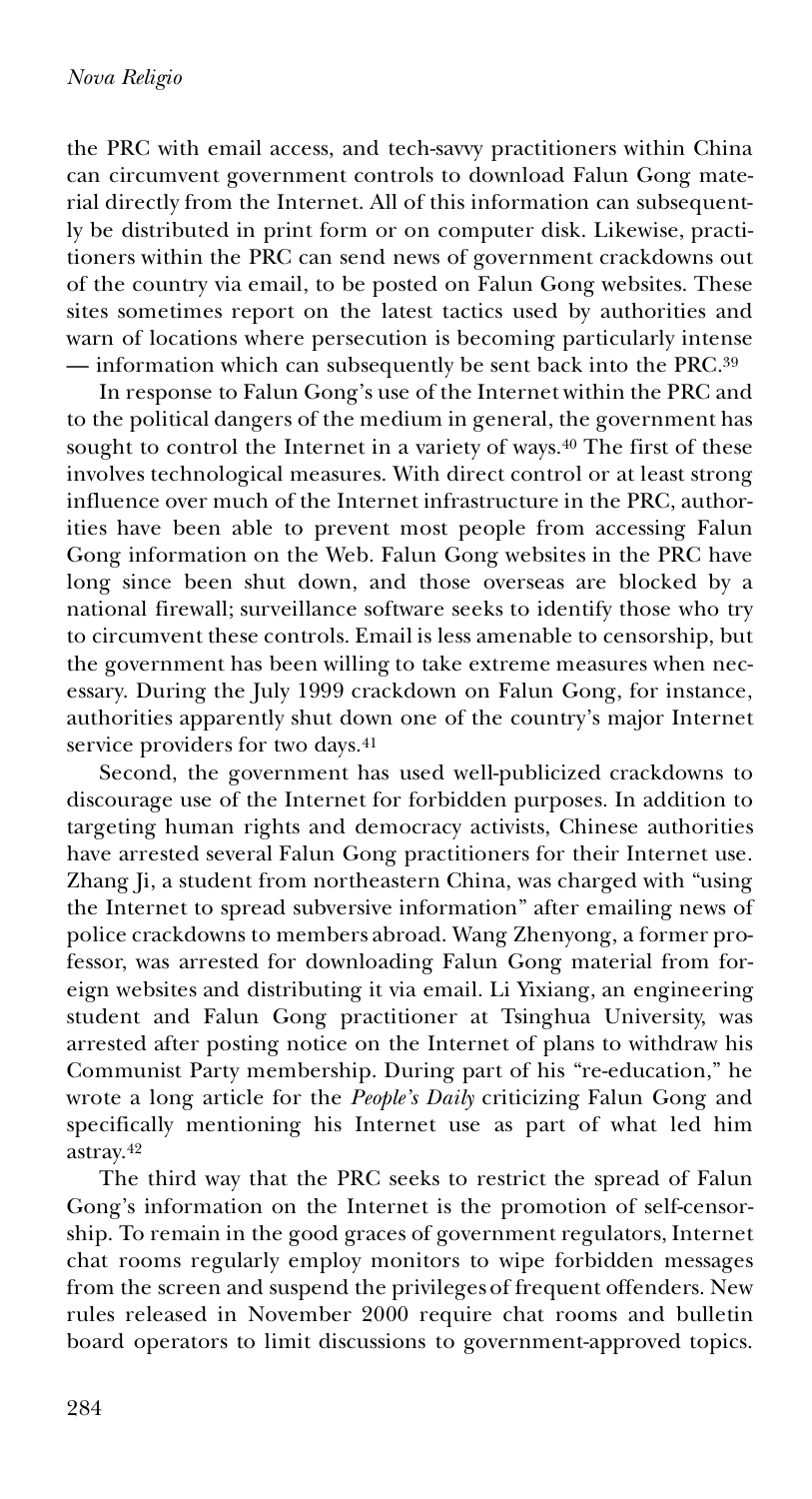Likewise, Internet content providers have long shied away from posting any controversial political material, and new regulations make law out of what were always the unwritten rules of the game. The operators of Internet portals are now allowed to post news only from state media sources, and they are held legally responsible for any subversive content under their purview, including anything to do with "cults."<sup>43</sup>

Finally, the PRC seeks to counter Falun Gong's presence on the Internet (and in society in general) with an aggressive propaganda campaign. In addition to denouncing the movement in print and broadcast media, the government has gone head-to-head with Falun Gong on the Internet, posting numerous critical articles in the online version of the *People's Daily* and maintaining several anti-Falun Gong websites.<sup>44</sup> After several purported Falun Gong members attempted suicide by self-immolation (and one succeeded) in Tiananmen Square on 23 January 2001, the Chinese government posted gruesome photos of the burn victims in an attempt to discredit the movement.<sup>45</sup>

While most popular observers have focused on Falun Gong's Internet use within the PRC, there is far more international use of the Internet in the movement's struggle with the PRC government. As in the PRC, some of this Internet use is for logistical purposes. Websites and email lists around the world facilitate the organization of demonstrations, such as the vigils held in front of the PRC embassy during the 2000 experience-sharing conference in Washington, D.C.

Most important at the international level, however, is the use of the Internet for publicity and public relations to influence foreign governments and global public opinion. Overseas sites offer content in Chinese, but also in fluent English and other Western languages. Clearly, they are designed to exert influence beyond the overseas Chinese community. Interestingly, many of Falun Gong's foreignbased sites portray a different image of the movement than would be most familiar to practitioners in the PRC. Young Westerners are featured prominently in photos on many sites, and the movement frames its message in terms of freedom of religion and human rights, con cepts with greater resonance in the West than Falun Gong's philosophical tenets. Many sites offer extensive news of PRC government crackdowns on practitioners, including those who have died or been tortured in captivity.<sup>46</sup> Furthermore, foreign websites allow Falun Gong to respond to PRC propaganda. For instance, to counter the claim that Li has used the movement for personal enrichment, many foreign-based websites state clearly and prominently that there is no charge for instruction or practice and that materials can be downloaded free of charge.

Just as the PRC has sought to block Falun Gong's Internet use within the country, so it also seeks to counter the effectiveness of the movement's overseas Internet presence. Over the past several years,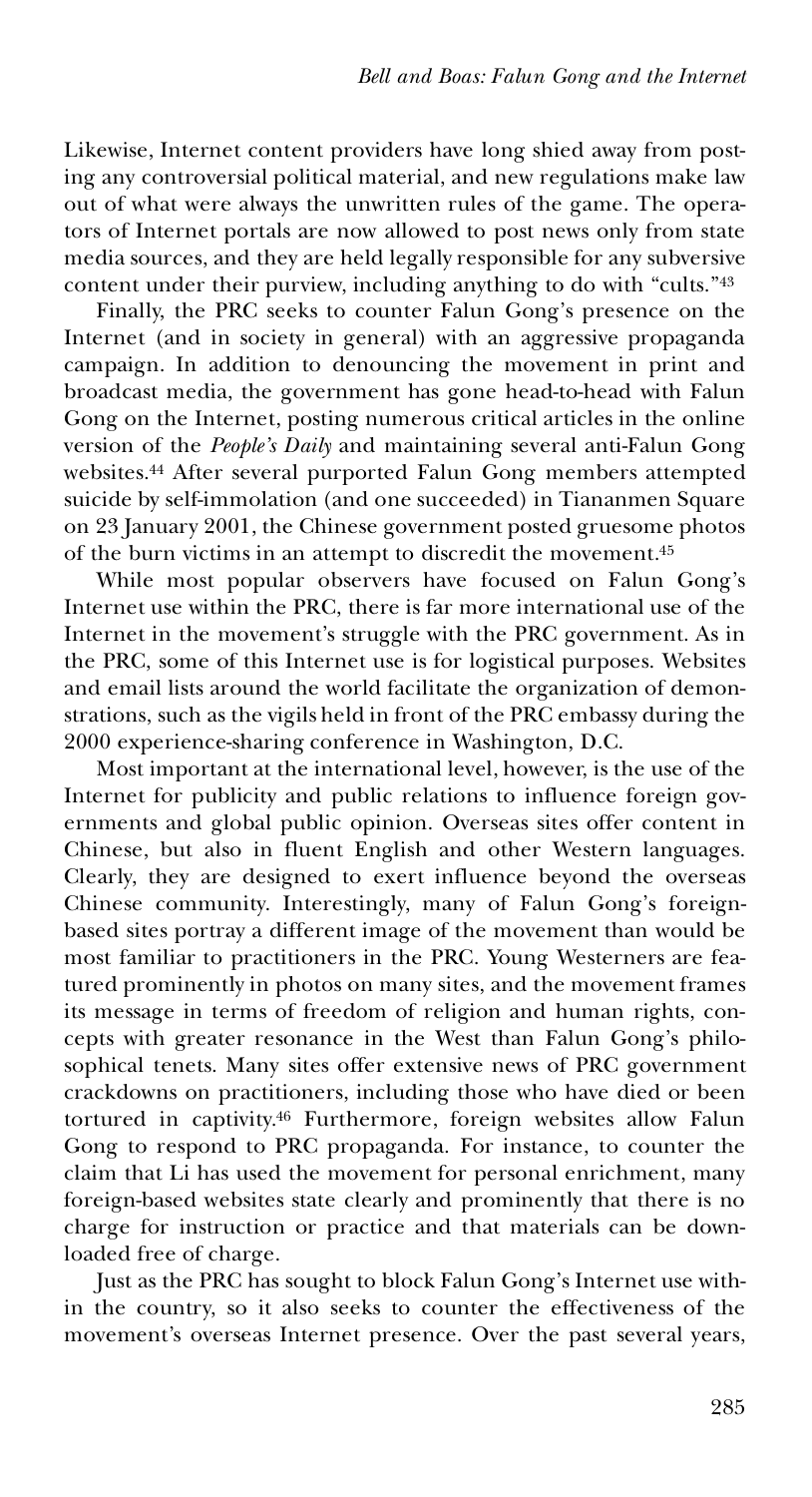Falun Gong sites from Ireland to Canada have been subject to hacker attacks that have been traced back to the PRC. Some attacks have sought to disable the sites, others to replace their normal content with anti-Falun Gong messages.<sup>47</sup> But PRC efforts to shutter the movement's foreign-based websites should be considered an occasional and temporary annoyance at worst. Falun Gong webmasters have responded defensively, setting up mirror servers around the world for their most important sites and duplicating and distributing information whenever possible.<sup>48</sup> With no direct control over the Internet outside of the country, PRC authorities have few real tools to limit the international flow of Falun Gong's information.

Beyond the question of which side is winning the cyberwar lies the more important question of what effect Falun Gong's Internet use is having on the relevant players in the game: the PRC government, the PRC public, foreign governments, and the global public. What differ ence does the Internet make in this struggle? Much attention has been heaped upon the supposed threat that an Internet-empowered Falun Gong poses to the PRC government, but the seriousness of this challenge has undoubtedly been exaggerated. Initially, the Internet may have significantly helped Falun Gong's efforts to organize public demonstrations such as the gathering of 10,000 people at Zhongnanhai. Now, isolated protests continue, but effective surveillance and crackdowns on Internet use have rendered the medium substantially less useful as an organizational tool. Furthermore, Falun Gong's Internet use may have led the PRC government to repress the movement more harshly than it otherwise would have done, putting it in the category of something that must definitely be stamped out rather than merely contained.<sup>49</sup>

Similarly, there has been some speculation about how the Internet may have helped Falun Gong influence opinions of the PRC public, especially the growing middle class where almost all of the PRC's Internet users can be found. But while Falun Gong has many middleclass members, the resonance of its message among middle-class Internet users as a whole may be limited. The movement's anti-technology, anti-materialist message (which practitioners somehow seem to have reconciled with Internet use) directly contradicts the materialism that is such a defining characteristic of the PRC's up-and-coming technophiles. While admittedly inconclusive, both survey and anec dotal evidence suggests that there is minimal support for Falun Gong among PRC Internet users who are not already practitioners.<sup>50</sup>

It appears, therefore, that Falun Gong's use of the Internet has not significantly impacted the PRC government or public in ways that are beneficial to the movement. What about the effect of the movement's Internet use in the international sphere? One definite focus of Falun Gong's public relations efforts has been the United States and other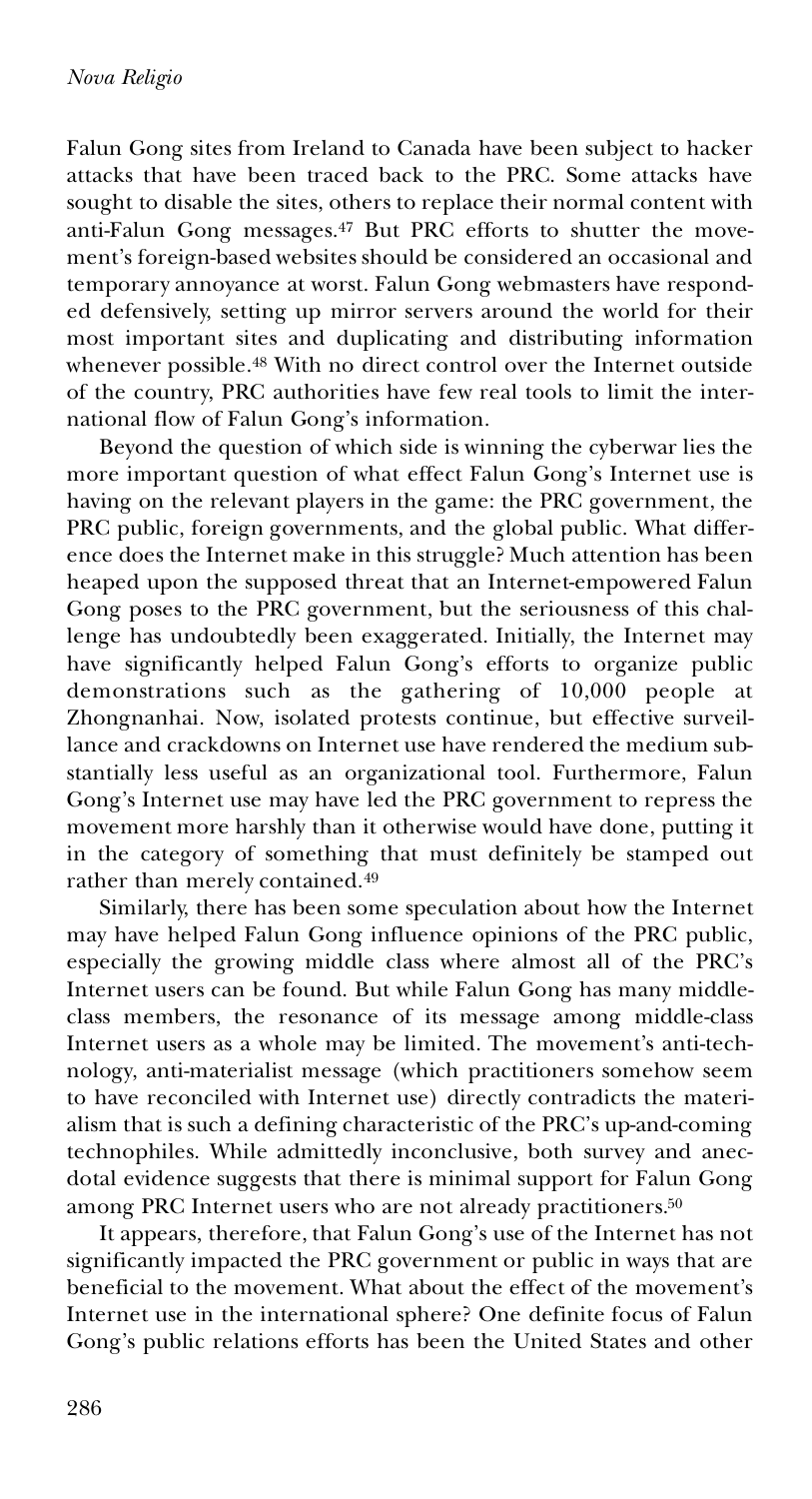foreign governments. The United States Senate and House of Representatives have passed resolutions condemning PRC crackdowns on the movement, and Falun Gong practitioners have testified before Congress in hearings on human rights and trade with the PRC.<sup>51</sup> The group's global Internet presence likely helped its story find a sympathetic ear in these legislative bodies. But Falun Gong's plight (and the issue of human rights in general) has certainly taken a backseat to such concerns as trade and security when real decisions are made on PRC policy in Washington.

The most successful use of the Internet in Falun Gong's struggle with the PRC government, therefore, appears to be in its impact on Western public opinion. The movement has successfully portrayed its efforts for survival in the PRC as an issue of human rights and freedom of religion. At the global level, it has ensured that its interpretation of events prevails over that of the PRC government. Western press coverage has been overwhelmingly supportive of Falun Gong and critical of PRC authorities, and negative assessments of the movement outside of the PRC are few and far between.<sup>52</sup> Undoubtedly, the extensive information which practitioners have posted on their websites provides a ready resource for sympathetic journalists with tight deadlines.<sup>53</sup>

#### **CONCLUSION**

The overview presented in this article should demonstrate that studying Falun Gong's use of the Internet is essential to understanding the movement as a whole. Falun Gong has embraced the Internet in three of its most important functions, and it has skillfully and effectively made use of the medium in a variety of ways. In the area of information distribution, the Internet has become an important vehicle for disseminating Li's teachings. To strengthen the integrity of a globallydispersed community, it has proven useful for organizing face-to-face gatherings and for online experience sharing. In Falun Gong's struggle for survival as a movement, the Internet has helped practitioners bring pressure against the PRC government, especially at the international level.

But Falun Gong's Internet use has not guaranteed success in any of these tasks. In particular, reliance on the Internet has paved the way for the emergence of a splinter sect and challenges to Li's authority, and the PRC government has effectively countered much of Falun Gong's Internet use within the country. Certainly, Falun Gong can use the Internet as a tool to promote its own interests, but others can also use the Internet against Falun Gong. In the end, success will be determined not by the technology itself but by the efforts of those that employ it.

This point is an important one to keep in mind when evaluating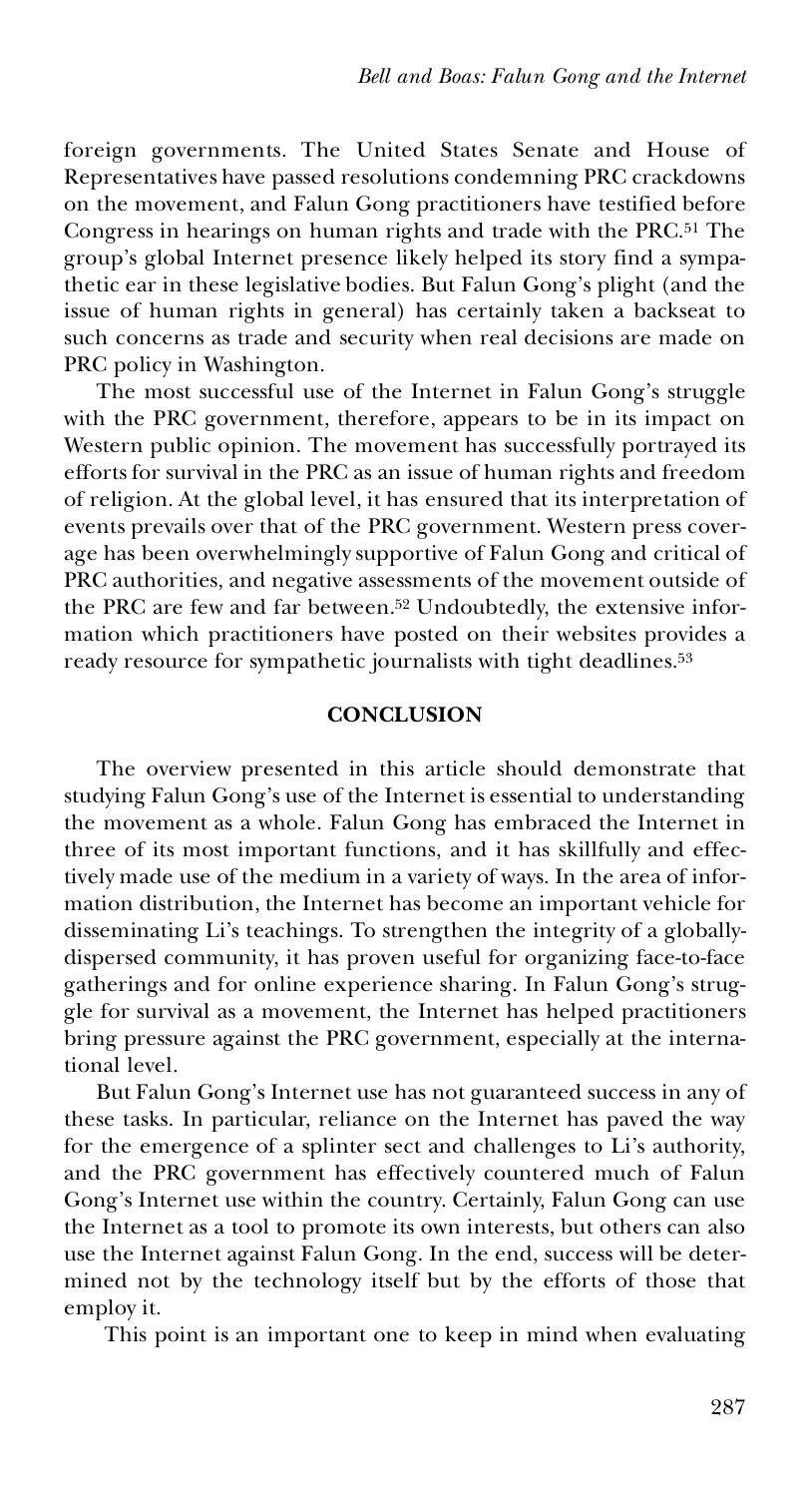Western attitudes toward Falun Gong. In general, governments and media in the West have shown sympathy toward Falun Gong and have been critical of the PRC's efforts to repress it. But many of these same journalists and government officials have accepted without reservation the conventional wisdom that the Internet guarantees freedom in the PRC if only given enough time.<sup>54</sup> Newspaper articles on the movement with headlines such as "The Web Is Mightier Than The State" presume a certain inevitability to Falun Gong's eventual triumph in the PRC.<sup>55</sup> Statements by prominent politicians, such as Bill Clinton's claim that cracking down on the Internet in the PRC "is like trying to nail Jello to the wall," serve to reinforce the same ideas.<sup>56</sup> Our analysis suggests that these assumptions are mistaken, misleading, and even dangerous for the movement's future survival. For those who really want to support Falun Gong, as their public statements might suggest, it is not only wrong but irresponsible to assume that the Internet alone will solve the movement's problems. Proactive steps are necessary for any one who hopes that Falun Gong may one day practice as freely in the People's Republic of China as it does around the world and on the Internet.

### **ENDNOTES**

<sup>1</sup> This paper was originally presented at the annual meeting of the American Academy of Religion, Nashville, Tennessee, 19 November 2000. The authors would like to acknowledge the support of the Carnegie Endowment for International Peace, Oxford University, and the Project on Religion and Revolution , as well as to express their gratitude to Gareth Fisher, Rebecca Moore, Patsy Rahn, and Catherine Wessinger for reviews of earlier versions of this article.

<sup>2</sup> On the historical importance of the printing press, see Elizabeth L. Eisenstein, *The Printing Press as an Agent of Change: Communications and Cultural Transformations in Early-Modern Europe* (Cambridge: Cambridge University Press, 1997).

<sup>3</sup> Exactly *what* Falun Gong is, as a movement and as a practice, has been a source of some considerable debate. This article does not address whether Falun Gong is a "practice," a "religion" or a "cult." For an effort at a concise definition, see Massimo Introvigne, "Falun Gong 101," <http://www.cesnur.org/testi/falung101.htm>, accessed 14 August 2001.

<sup>4</sup> See China Internet Network Information Center, "Survey Report On Internet Development In China," <http://www.cnnic.net.cn/develst/e-index.shtml>, accessed 31 December 2002. Estimates by private firms tend to place the figure about 25 percent lower.

<sup>5</sup> Nua Internet Surveys, <http://www.nua.com/surveys/how\_many\_online/index.html>, accessed 31 December 2002.

<sup>6</sup> Barbara Crossette, "The Internet Changes Dictatorship's Rules," *New York Times*, 1 August 1999.

<sup>7</sup> See, for example, "Police: Falun Gong Followers Leak State Secrets," Xinhua News Agency, 25 October 1999.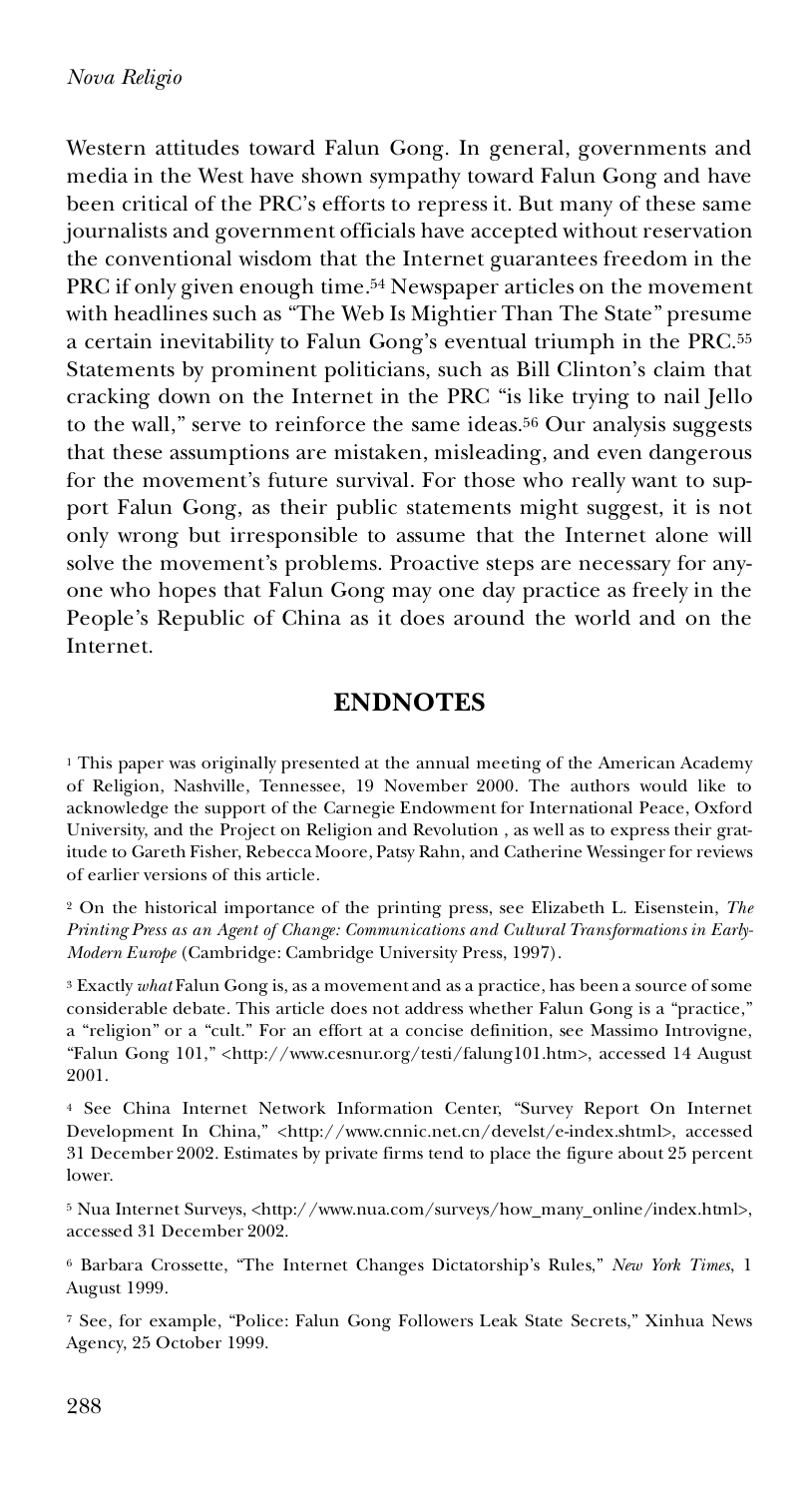<sup>8</sup> Zixian Deng and Shi-min Fang, "The Two Tales of Falungong: Radicalism in a Traditional Form,"

<http://www.xys.org/xys/netters/Fang-Zhouzi/religion/2tales.doc# Ref481930847>, accessed 14 August 2001.

<sup>9</sup> Patsy Rahn, "The Falun Gong: Beyond the Headlines," paper presented at the American Family Foundation conference on "Cults and the Millennium," Seattle, 28 April 2000, <http://www.let.leidenuniv.nl/bth/FalunRAHN.htm>, accessed 14 August 2001; Richard Madsen, "Understanding Falun Gong," *Current History* 99, no. 638 (September 2000): 243-47.

<sup>10</sup> This quote from Li has been repeated in a number of different places and is perhaps the most significant statement concerning Falun Gong's use of the Internet for organizational purposes. See <http://falundafa.org/fldfbb/news990502.htm>, accessed 14 August 2001.

<sup>11</sup> One popular mailing list is Minghui (English), available at <br>  $\langle$ http://faluncanada.net/eng/mh-list.html>, accessed 16 August 2001.

<sup>12</sup> See <http://www.falundafaradio.org>; Rupet Wingfield-Hayes, "Falun Gong Goes on Air," BBC Worldnews, 29 June 2000, <http://news.bbc.co.uk/hi/english/world/asiapacific/newsid 811000/811719.stm>, accessed 14 August 2001.

<sup>13</sup> See <http://www.falundafa.org/eng/local.htm> and <http://media.minghui.org/index others.html>, both accessed 14 August 2001.

<sup>14</sup> See "On Important Matters, Practitioners Must Watch the Position of Minghui Net,"  $\langle$ http://www.clearwisdom.ca/eng/2000/July/16/AW071600 1.html>, accessed 14 August 2001. For the response of several Falun Gong members, see Emily Myers Kutolowski, "The Role of Clear Wisdom Net in My Cultivation,"

<http://www.clearwisdom.ca/eng/2001/Feb/03/ESA020301 1.html>, accessed 14 August 2001; and "Why Do We Shine the Light Directly on Jiang Zemin?" <http://www.clearwisdom.ca/eng/2000/Sept/24/PO092400 1.html>, accessed 14 August 2001.

<sup>15</sup> See <http://www.falundafa.com/eng/media.htm>, accessed 16 August 2001.

<sup>16</sup> It was evidently a major problem initially to get the "scripture" distributed in the PRC because of the lack (and expense) of printed copies. See "Disposal of Handwritten Copies of Scriptures," in *Falun Dafa Essentials for Further Advancement*, 2d English ed. (New York: Universe Publishing Company, 2000), 59.

<sup>17</sup> *Jingwen* translates as "scripture" or "sacred texts," though on Falun Gong's English-language sites these are frequently referred to as "new articles." For a list, see <http://www.faluncanada.net/library/english/jingwen e.html> or <http://www.clearwisdom.net/>, both accessed 16 August 2001.

<sup>18</sup> See <http://www.clearwisdom.net/emh/articles/2000/6/17/9122.html> and <http://www.clearwisdom.net/emh/articles/2000/8/14/9117.html>, both accessed 15 August 2001. For a testimonial on the importance of the Internet for distributing *jing wen*, see Kutolowski, "The Role of Clear Wisdom Net in My Cultivation*.*"

<sup>19</sup> Craig S. Smith, "Sect Clings to the Web in the Face of Beijing's Ban," *New York Times*, 5 July 2001; Interview with Gail Rachlin and other Falun Gong representatives, Washington, D.C., 7 February 2001.

<sup>20</sup> Based on a survey of 85 overseas Falun Gong practitioners, Scott Lowe in this issue concludes that the Internet is not particularly important for establishing initial interest in Falun Gong. Our findings, however, suggest that whatever may have sparked initial interest in the movement (family, friends, observation of public exercises, media cover age, etc.) the Internet can play an important role in the individual's exploration and practice of Falun Gong, both in the beginning and more advanced stages.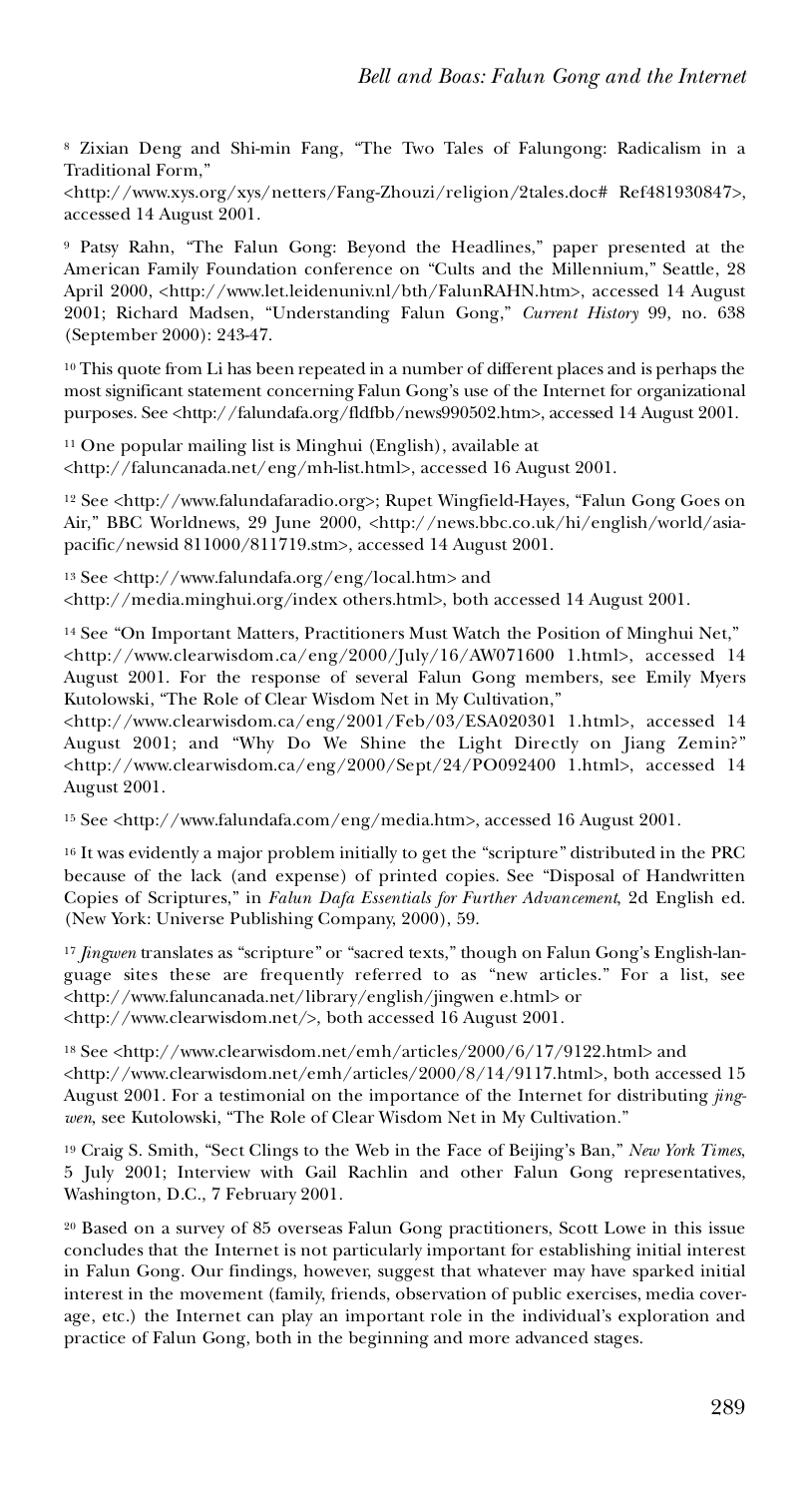<sup>21</sup> The Web also exacerbates the deterritorialized nature of Falun Gong, contributing to the debate over the true number of practitioners (see

<http://cti.itc.virginia.edu/~jkh8x/soc257/nrms/falungong.html>, accessed 14 August 2001). Since individuals can download the teachings and learn the movements in their own home and practice in private without anyone ever knowing, it is difficult to determine just how many practitioners there are. Several sites (such as the United Kingdom site <http://societies.su.umist.ac.uk/falungong/beginner.htm>) emphasize class atten dance, group practice, and community over individual study.

<sup>22</sup> Li said that "it is very necessary for the disciples to share with one another what they have experienced and learned in their cultivation practice." From "The Fa Conference," *Falun Dafa Essentials for Further Advancement*, 59-60.

<sup>23</sup> For example, see <http://www.umich.edu/%7Efalun/contact.html>, accessed 16 August 2001.

<sup>24</sup> Experience-sharing pieces have rapidly developed as a recognizable literary genre within the movement. Typically, they begin with an introduction thanking Master Li (and acknowledging his omnipresence) and then move on to a discussion of how the practitioner came to learn Falun Gong and the benefits that ensued. This is followed by an account of tribulations endured by the practitioner; a breakthrough which allows for these tribulations to be overcome; and finally a rededication of the practitioner's efforts towards cultivating the *fa*. See, for example, part II of the daily newsletter from 20 September 2000, <http://www.clearwisdom.ca/eng/daily archive/latest Sept00.html>, accessed 14 August 2001.

<sup>25</sup> See <http://www.clearwisdom.ca/eng/2000/July/19/editor071900 1.html>, accessed 14 August 2001.

<sup>26</sup> See <http://www.clearwisdom.ca/eng/2000/Sept/30/POI093000 5.html>, accessed 14 August 2001. This statement is apparently the only time that Li has responded directly to an experience-sharing story, and the fact that he did so on the Internet has con vinced some practitioners of the authority of the Minghui/Clearwisdom website. For an example of such a sentiment, see Kutolowski, "The Role of Clear Wisdom Net in My Cultivation."

<sup>27</sup> As one practitioner puts it, "Master [Li] said, 'students both inside and outside of China are one body.' For me, reading ClearWisdom articles everyday has allowed me to connect to the other parts of the body, particularly the ones in China." See Kutolowski, "The Role of Clear Wisdom Net in My Cultivation."

<sup>28</sup> See Kutolowski, "The Role of Clear Wisdom Net in My Cultivation." as well as other testimonials posted on clearwisdom.net. This claim was also voiced frequently in interviews with practitioners living in the United Kingdom and in the testimonials of practitioners at the August 2000 annual conference in London. The Internet is also used as something of an evangelical and "follow-up" tool whereby practitioners can email encouragement to new or wavering practitioners. For example, see Chenxi Lou, "My Experience Sharing," <http://www.clearwisdom.ca/eng/2001/Mar/01/EXP030101 1.html>, accessed 14 August 2001.

<sup>29</sup> Barend ter Haar, in a commentary posted at<br><http://www.let.leidenuniv.nl/bth/falun.htm>, accessed 14 August 2001, has argued that official endorsements are particularly important in the Chinese cultural context and are likely to lend significant moral support to Falun Gong practitioners. Rahn in "The Falun Gong: Beyond the Headlines" suggests that the commendations and proclamations given out routinely by the staff of mayors' and governors' offices (as opposed to congressional resolutions, which must be passed by members) have been used misleadingly by the Falun Gong leadership which seeks to imply official endorsement of Master Li and his teachings.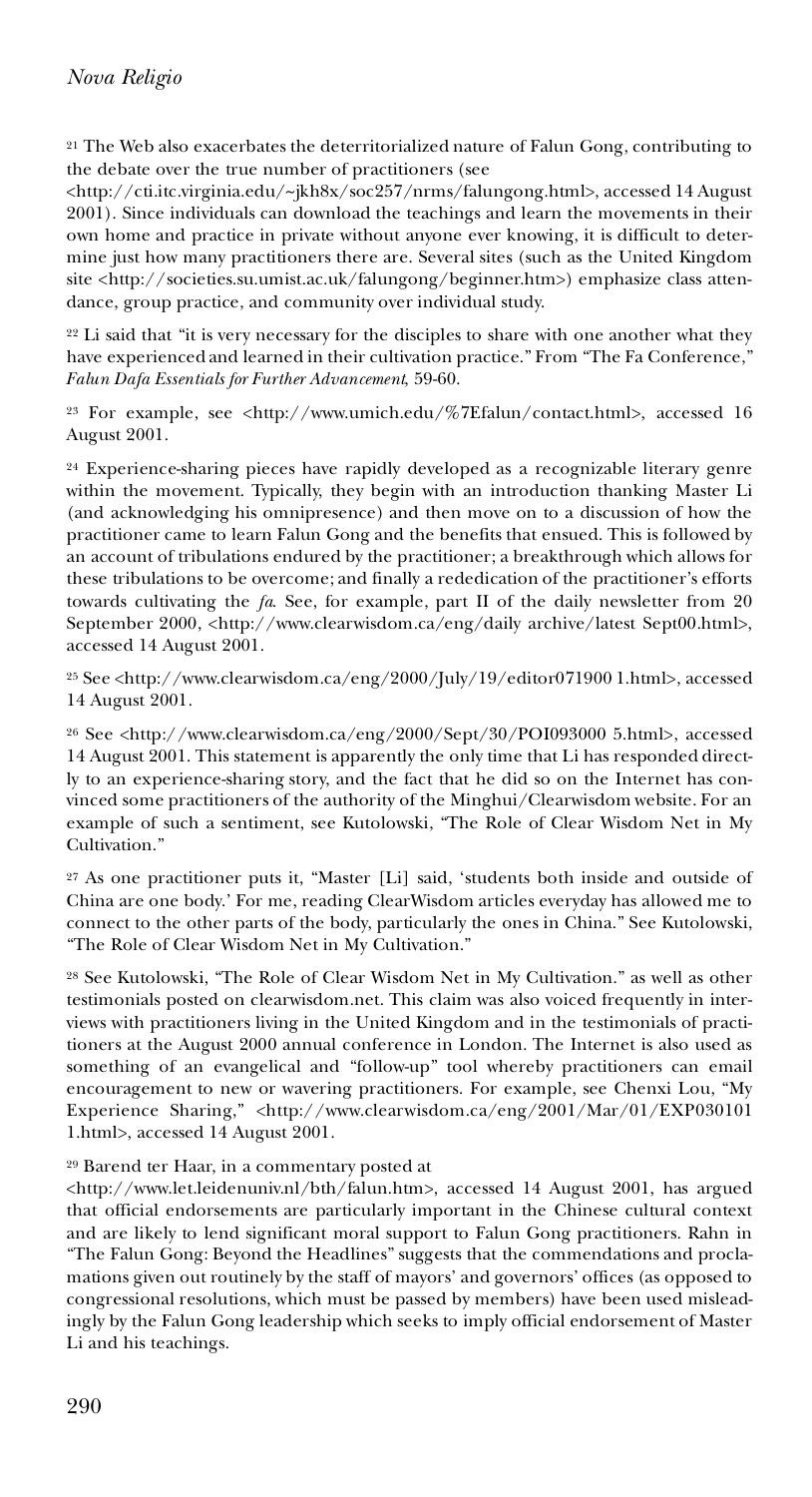<sup>30</sup> On the ambiguities concerning Peng's position within the Falun Gong splinter group, particularly in the wake of Li's California appearance, see Gareth Fisher's article in this issue. Previously Peng transliterated her Chinese name as Pang San-San.

<sup>31</sup> Li called Peng that "vile person in Hong Kong who lost her senses [and] has severely interfered with Dafa by saying absurd things." See

<http://www.clearwisdom.ca/eng/2000/July/07/JingWen 070700.html>, accessed 14 August 2001.

<sup>32</sup> Peng's site, <http://www.falundafa.com.hk>, is the best site to examine the propaganda battle. It seems that Peng's postings, rather than her claim to authority, were what most disturbed Li. See, for example,

<http://www.clearwisdom.ca/eng/2000/July/07/JingWen 070700.html>, where Li says that "she even caused damage by using [i.e., posting online] a telephone call I made to her." For the text of the phone call, see

<http://www.falundafa.com.hk/eng/FakeMaster yehao1.htm> (all of the above accessed 14 August 2001). It is interesting to note that when Li did emerge in public again, in late October 2000 at the San Francisco experience-sharing conference, he expressed regret over "problems with certain individuals."

<http://www.clearwisdom.ca/eng/2000/Nov/05/JingWen110500.html>, accessed 14 August 2001. Peng retorted that the postings attributed to Li were illegitimate and written by an impostor, an accusation which was difficult to disprove.

<sup>33</sup> See "Break Through Blockades and Enhance the Effectiveness of Falun Dafa Websites Around the World," <http://www.clearwisdom.ca/eng/2000/July/16/AW071600 2.html>, accessed 14 August 2001; and "On Important Matters, Practitioners Must Watch the Position of Minghui Net,"

<http://www.clearwisdom.ca/eng/2000/July/16/AW071600 1.html>, accessed 14 August 2001.

<sup>34</sup> [M]inghui.org and clearwisdom.net are currently the Chinese and English-language versions of the same site. Originally, English-language content was available at minghui.org; later this content was moved to the site clearwisdom.net. In 2001, clearwisdom.net was significantly revised so that old URLs for documents on the site are no longer valid. The old site has been archived at clearwisdom.ca (a former mirror for clearwisdom.net).

<sup>35</sup> See Deng and Fang, "The Two Tales of Falungong."

<sup>36</sup> For example, after Li reappeared in public at the San Francisco experience-sharing conference, the editors of Clearwisdom posted the following notice on the site: "As usual, please destroy all audio and video recordings of the Fa conference yourselves after Master's work is formally published. This is to ensure the correct dissemination of Dafa." See <http://www.clearwisdom.ca/eng/2000/Nov/05/JingWen110500.html>, accessed 14 August 2001.

<sup>37</sup> Melinda Liu, "The Great Firewall of China," *Newsweek*, int. ed., 11 October 1999, <http://discuss.washingtonpost.com/nw-srv/issue/15\_99b/printed/int/wb/ov1315 1.htm>, accessed 14 August 2001.

<sup>38</sup> Ian Johnson, "The Survival of Falun Dafa Rests on Beepers and Faith," *Wall Street Journal*, 25 August 2000; Calum Macleod, "Inside the Falun Gong," *The Independent* (United Kingdom), 23 February 2001.

<sup>39</sup> See, for example, <http://clearwisdom.ca/eng/2000/Sept/22/MNC092200 1.html>, accessed 14 August 2001.

<sup>40</sup> While the following discussion of PRC Internet policy focuses on elements that affect Falun Gong specifically, China's response to the Internet is driven by a number of other factors. For an overview, see Shanthi Kalathil and Taylor C. Boas, *Open Networks,, Closed*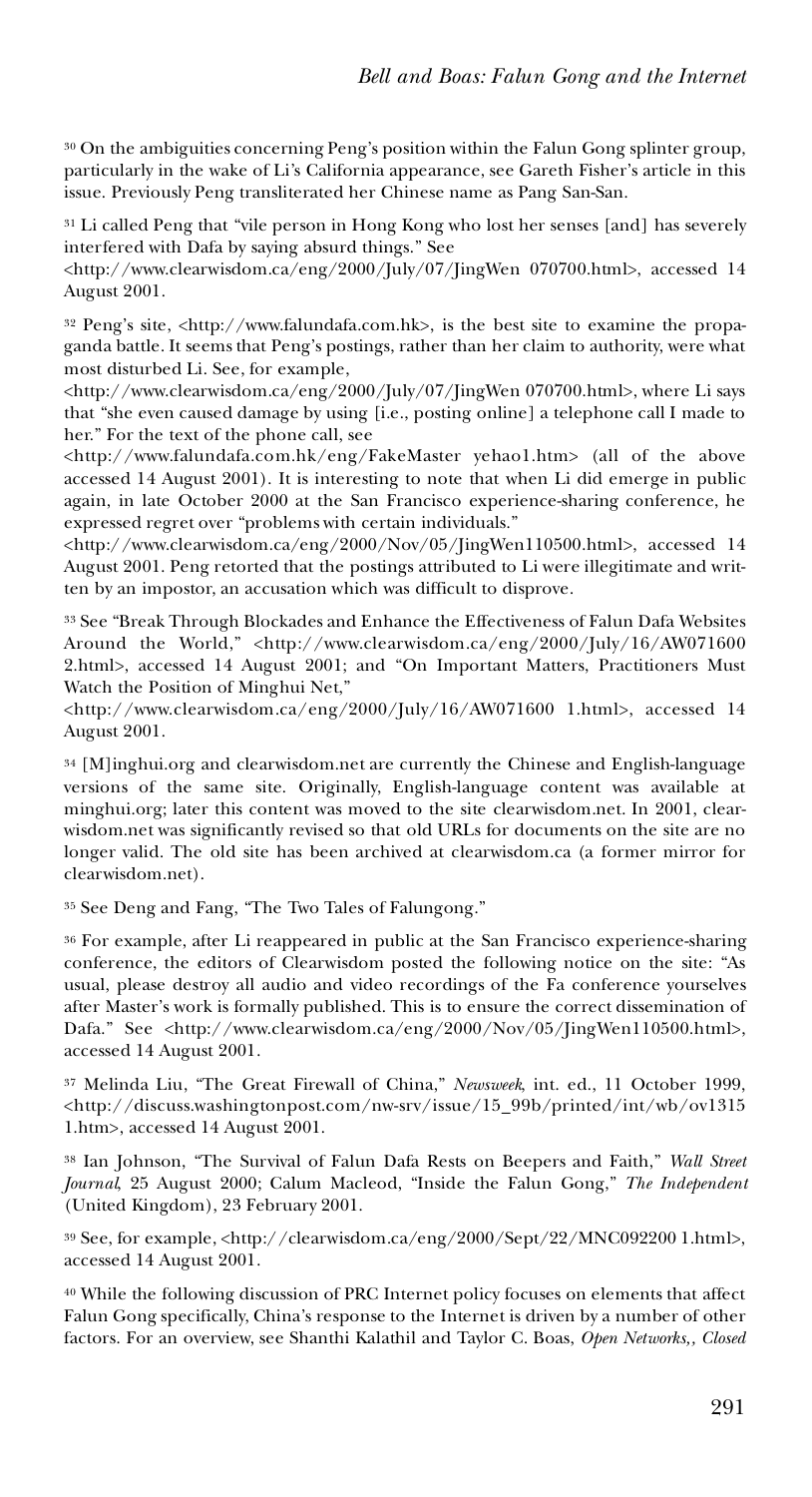*Regimes: The Impact of the Internet on Authoritarian Rule* (Washington, D.C.: Carnegie Endowment for International Peace, 2003).

<sup>41</sup> Hong Kong Voice of Democracy, "Chinese Government Blocked E-Mails During Falun Gong Crackdown," <http://www.democracy.org.hk/EN/jul1999/mainland 18.htm>, accessed 14 August 2001.

<sup>42</sup> Lynne O'Donnell, "China Seizes Cultist Who Used Net," *Times* (United Kingdom), 9 November 1999; "A Doctoral Student Breaking Away from 'Falun Gong,'" *People's Daily*, 19 April 2000, <http://english.peopledaily.com.cn/200004/19/eng20000419 39239.html>, accessed 14 August 2001.

<sup>43</sup> See Shanthi Kalathil, "A Thousand Websites Almost Bloom," *Asian Wall Street Journal*, 29 August 2000; "China Bolsters Censorship Tactics on the Internet," *San Jose Mercury News*, 19 September 2000; "China Tightens Internet Restrictions," Associated Press, 7 November 2000.

<sup>44</sup> Two of the principle English-language anti-Falun Gong sites are

<http://www.china.org.cn/english/7458.htm> and

<http://www.mingjing.org.cn/ppflg/e-falun/>. The Chinese-language version of the latter is at <http://www.mingjing.org.cn/ppflg/indexc.html>, (all of the above accessed 14 August 2001).

<sup>45</sup> Falun Gong's leadership claims that the victims were not actually Falun Gong mem bers, since the principles of Falun Gong prohibit suicide. See <http://www.clearwisdom.ca/eng/weekly category/immolation.html>, accessed 14 August 2001.

<sup>46</sup> For example, see <http://faluninfo.net>, which had documented 261 deaths in police custody as of 14 August 2001.

<sup>47</sup> See the long list of alleged hacking attacks in "A Report on Extensive and Severe Human Rights Violations in the Suppression of Falun Gong in the People's Republic of China," <http://hrreports.faluninfo.net/>, accessed 14 August 2001; as well as "Falun Dafa and the Internet: A Marriage Made in Web Heaven," *Virtual China*, 30 July 1999, <http://virtualchina.org/archive/infotech/perspectives/perspective-073099.html>; and Jonathan Dube, "China Ate My Website," ABCNews.com, 6 August 1999, <http://abcnews.go.com/sections/tech/DailyNews/falunweb990806.html>.

<sup>48</sup> See, for example, "Notice to Overseas Practitioners from the Minghui Editors," <http://www.clearwisdom.ca/eng/2000/July/27/EDITOR072700.html>, accessed 14 August 2001.

<sup>49</sup> For a similar argument, see John Wong and William T. Liu, *The Mystery of China's Falun Gong: Its Rise and Its Sociological Implications* (Singapore: World Scientific/Singapore University Press, 1999).

<sup>50</sup> According to Jack Qiu, a student of the Chinese Internet and former host of online chat rooms in the PRC, "although I know [Falun Gong] practitioners are using the Net for their purposes, I don't see a lively support for them in the most popular Chinese online forums…. The rising urban middle-class share the modernist mindset of the decisionmakers, while the suppressed group is not part of the deliberating public due to the nature of its spirituality" (personal communication, 25 August 2000). Additionally, a recent sur vey of over 1,000 mostly overseas Chinese Internet users found that the overall opinion of Falun Gong and Master Li was slightly negative. Support for Falun Gong was much lower among the 79 percent of the sample group that did not identify themselves as practition ers. See "The Controversy about Falun Gong: What Do Chinese People Think?" <http://www.voicesofchinese.org/falun/surveyrpt.shtml>, accessed 14 August 2001.

<sup>51</sup> See House Resolution 218 (18 November 1999) and Senate Resolution 217 (19 November 1999), as well as statements by four Falun Gong members at a Congressional Human Rights Caucus Briefing on 6 April 2000,